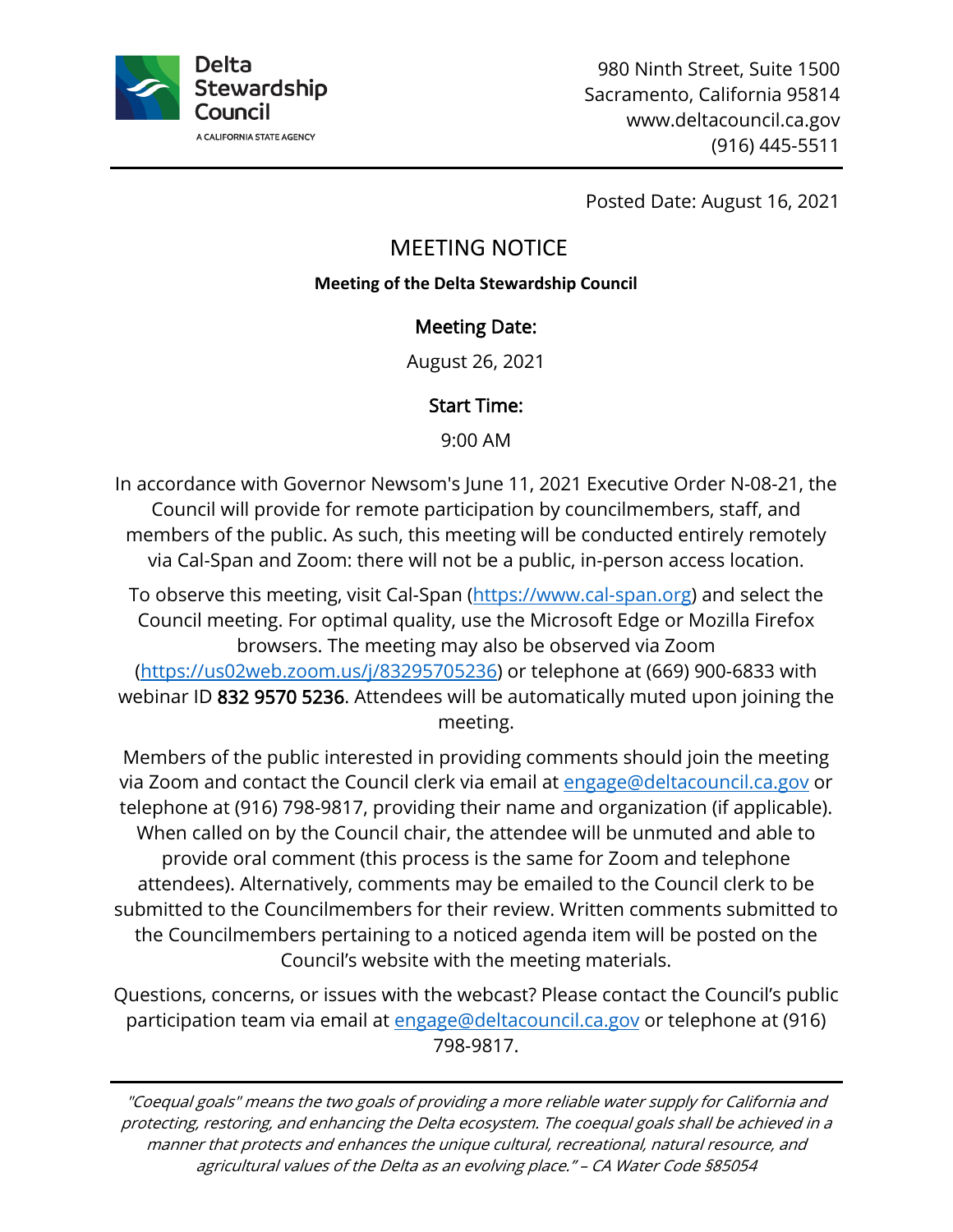## Webcast:

The meeting will be webcast at: [https://www.cal-span.org](https://www.cal-span.org/)

Select the Delta Stewardship Council meeting from the list under "Next Live State Meetings."

## Direct Link to Meeting:

You can join the meeting directly as an Attendee at:

<https://us02web.zoom.us/j/83295705236>

## Phone Number:

Please call (669) 900-6833

## Webinar ID: 832 9570 5236

THE AGENDA ITEMS LISTED BELOW MAY BE CONSIDERED IN A DIFFERENT ORDER PURSUANT TO THE DETERMINATION OF THE COUNCIL CHAIR. TIMES LISTED ON THE AGENDA ARE APPROXIMATE ONLY. AT THE DISCRETION OF THE DELTA STEWARDSHIP COUNCIL, ALL ITEMS APPEARING ON THIS AGENDA, WHETHER OR NOT EXPRESSLY LISTED FOR ACTION, MAY BE DELIBERATED UPON AND MAY BE SUBJECT TO ACTION. PUBLIC COMMENT MAY BE LIMITED TO THREE MINUTES PER PERSON.

**1. WELCOME AND INTRODUCTIONS**

#### **2. ROLL CALL – ESTABLISH A QUORUM (WATER CODE §85210.5)**

#### **3. CONSENT CALENDAR (ACTION ITEM)**

Items for the consent calendar are expected to be routine and noncontroversial. The Council will be asked to approve items on the consent calendar at one time without discussion. If any councilmember, staff, or interested person requests that an item be removed from the consent calendar, it will be removed. Removed items may be taken up either immediately after the consent agenda or placed later in the agenda at the Chair's discretion.

#### **A) ADOPTION OF JULY 15-16, 2021 MEETING SUMMARY**

#### **4. CHAIR'S REPORT (INFORMATION ITEM)**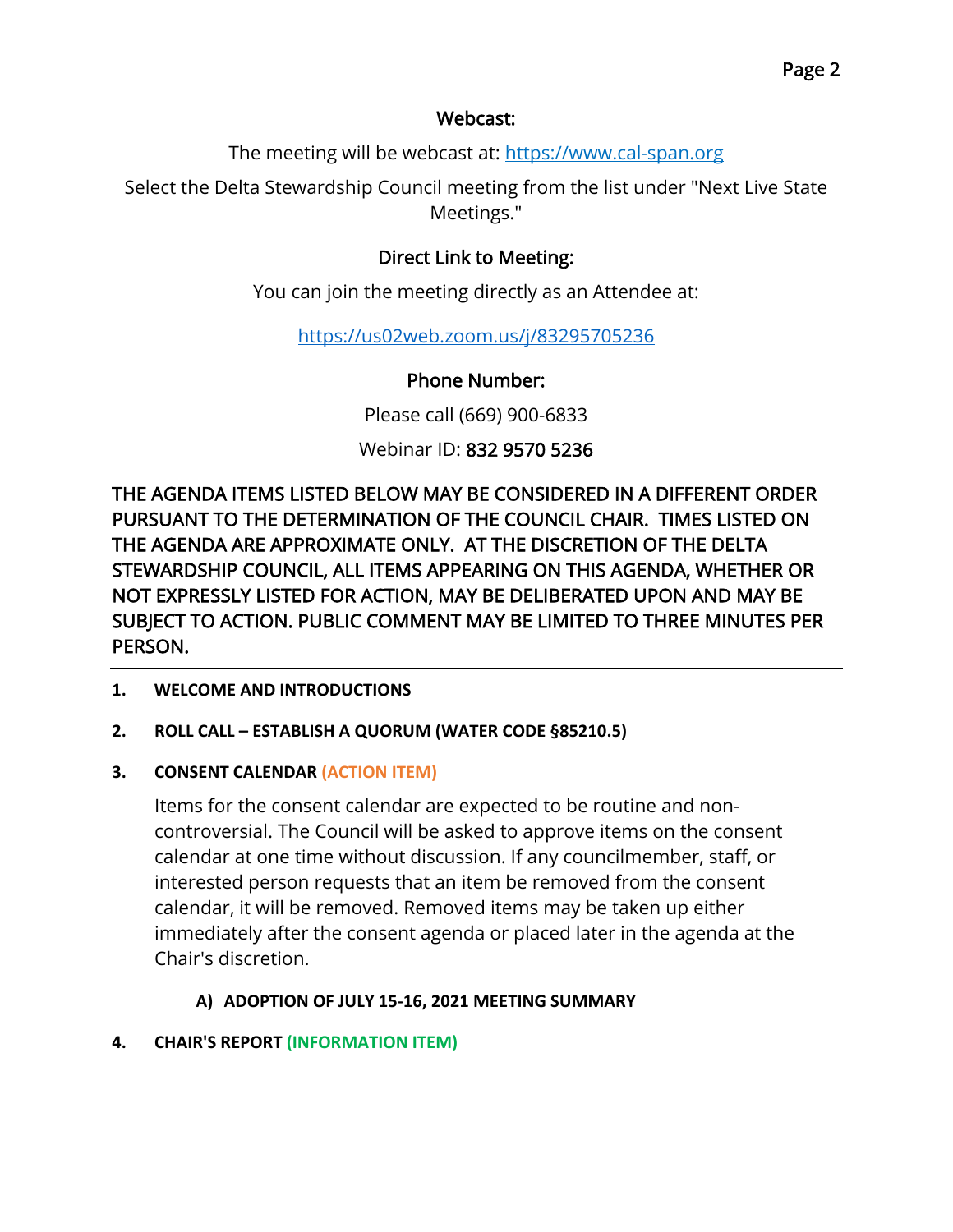#### **5. PUBLIC COMMENT**

The public may comment on any topic not on the Council's agenda.

### **6. EXECUTIVE OFFICER'S REPORT**

The Executive Officer will provide an update on the Council's activities and provide the Council with outgoing correspondence, the Outreach Highlights Report, the Active Projects List, and other relevant documents.

## **A) LEGAL UPDATE (INFORMATION ITEM)**

## **B) LEGISLATIVE UPDATE (ACTION ITEM)**

The Council may discuss current legislation that could affect the Council and/or implementation of the Delta Plan, and may take action to express support, opposition, or seek to amend any of the bills listed in the monthly legislative report.

## **7. LEAD SCIENTIST'S REPORT (INFORMATION ITEM)**

Delta Lead Scientist Dr. Laurel Larsen will provide an update on Delta Science Program activities. The Lead Scientist Update provides the Council with unbiased advice on matters of scientific importance in the Delta. In addition, the monthly report provides an opportunity to discuss relevant advances in science impacting the Delta and highlights Delta Science Program activities.

#### **8. DELTA PROTECTION COMMISSION RECREATION AND TOURISM UPDATE TO THE ECONOMIC SUSTAINABILITY PLAN COMMENT LETTER (ACTION ITEM)**

Council staff will present the Delta Protection Act requirements for the Council's review of the adoption or amendment of the Delta Protection Commission's (Commission) Economic Sustainability Plan for consistency with the Delta Plan. The Council will consider approval of a comment letter containing findings to the Commission.

#### **9. DELTA SOCIAL SCIENCE INTEGRATION UPDATE (INFORMATION ITEM)**

Social Science Extension Specialist Dr. Jessica Rudnick and Environmental Scientist Cory Copeland will update the Council on activities to integrate social science into Delta collaborative science and decision-making. This update will emphasize the importance of social science as a part of the scientific body informing decision-making in the Delta and will summarize core objectives for integrating social science that staff has developed based on recommendations from the Delta Social Science Task Force. Progress on a few of these objectives will be highlighted, including developing a network of social scientists and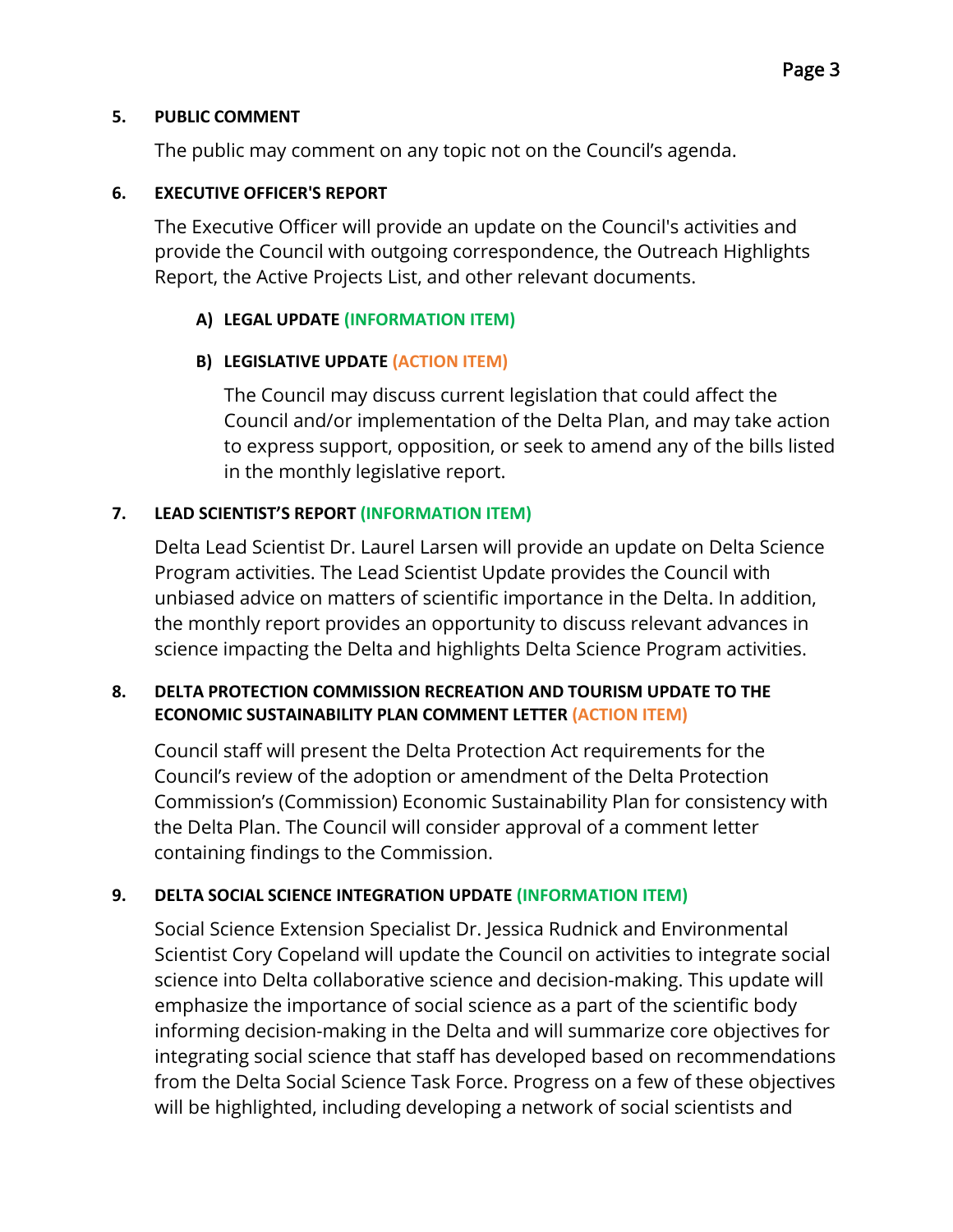practitioners across the Bay-Delta and preliminary work to design a Delta household survey that aims to characterize the attitudes, values, preferences, and well-being of Delta residents.

#### **10. PUBLIC PARTICIPATION PLAN UPDATE (INFORMATION ITEM)**

The Council will receive an update on the implementation of the Public Participation Plan, endorsed in June 2020. Council staff will also provide an overview of the results from the recent public survey of the Council's public participation efforts.

#### **11. DELTA LEVEES INVESTMENT STRATEGY UPDATE, CALIFORNIA ENVIORNMENTAL QUALITY ACT ADDENDUM APPROVAL, AND RULEMAKING AUTHORIZATION (ACTION ITEM)**

Council staff will present an updated Delta Levees Investment Strategy prioritization (inclusive of changes identified in the staff report), Revised Preliminary Draft Regulatory Language for Delta Plan Policy RR P1 for purposes of rulemaking, request approval of an addendum to the 2018 Delta Plan Amendments Program Environmental Impact Report, and request authorization to initiate rulemaking.

#### **12. PREPARATION FOR NEXT COUNCIL MEETING**

#### **ADJOURN**

NOTE: Should the Council complete its business under any agenda item, it will move on to the next agenda item. Should the Council complete its full agenda for a meeting day before the scheduled adjournment time, and no member of the public wishes to provide further testimony, the Council meeting will adjourn early.

Your comments are important to each member of the Council and staff.

Correspondence received by regular mail or email before 12:00 PM the day before a Council meeting will be distributed to members in advance of the meeting. Correspondence received after 12:00 PM will be distributed to the members at the start of the meeting or when received.

Members of the public shall be provided an opportunity to address the Delta Stewardship Council on any agenda item except closed session items and those items for which the public has already been afforded such an opportunity at an earlier meeting. Comments during the public comment period shall be limited to matters within the Council's jurisdiction. Reasonable time limits may be established for public comments (Government Code Section 11125.7).

If you need reasonable accommodation due to a disability, please contact Human Resources, Delta Stewardship Council by emailin[g engage@deltacouncil.ca.gov](mailto:engage@deltacouncil.ca.gov) or calling (916) 445-5511, or TDD (800) 735-2929.